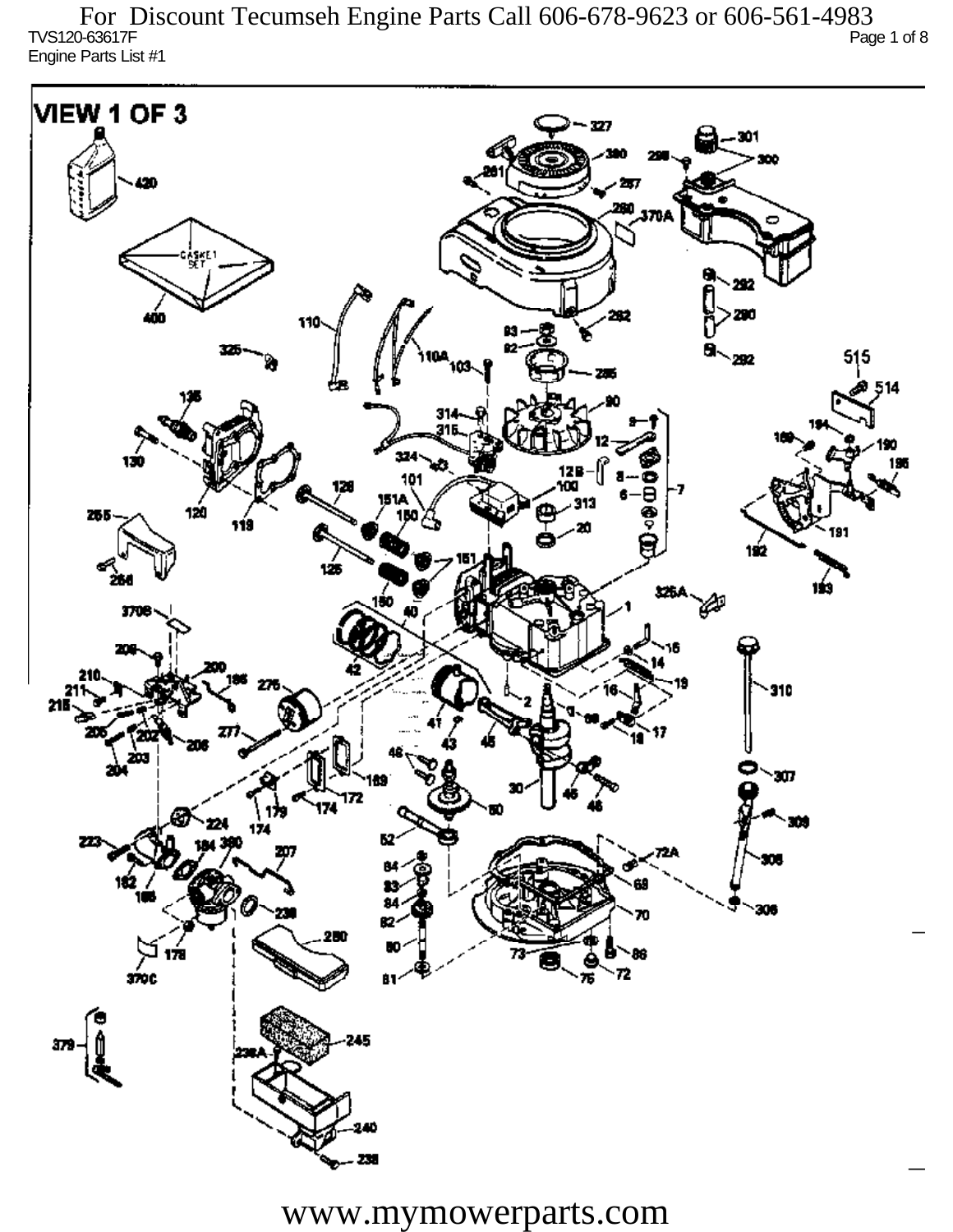| Ref # Part Number        | Qty<br>Description                                           |
|--------------------------|--------------------------------------------------------------|
| 1 33968B                 | Cylinder (Incl. 2 & 20) (2-13/16")                           |
| 2 26727                  | Pin, Dowel                                                   |
| 6 33734                  | Element, Breather                                            |
| 7 34214A                 | Breather Ass'y. (Incl. 6, 8, 9, 12, & 12A)                   |
| 8 33735                  | * Gasket, Breather                                           |
| 9 30200                  | Screw, 10-24 x 9/16"                                         |
| 12 35496                 | Tube, Breather                                               |
| 14 28277                 | Washer, Flat                                                 |
| 15 31513                 | Rod, Governor                                                |
| 16 31383A                | Lever, Governor                                              |
| 17 31335                 | Clamp, Governor lever                                        |
| 18 650548                | Screw, 8-32 x 5/16"                                          |
| 19 31361                 | Spring, Extension                                            |
| 20 32600                 | Seal, Oil                                                    |
| 30 34490B                | Crankshaft                                                   |
| 40 34535                 | Piston, Pin & Ring Set (Std.) (2-13/1 6")                    |
| 40 34536                 | Piston, Pin & Ring Set (.010" OS)                            |
| 40 34537                 | Piston, Pin & Ring Set (.020" OS)                            |
| 41 33562B                | Piston & Pin Ass'y (Incl. 43) (Std.) (2 -13/16")             |
| 41 33563B                | Piston & Pin Ass'y. (Incl. 43) (.010" OS)                    |
| 41 33564B                | Piston & Pin Ass'y. (Incl. 43) (.020" OS)                    |
| 42 33567                 | Ring Set (Std.) (2-13/16" Bore)                              |
| 42 33568                 | Ring Set (.010" OS)                                          |
| 42 33569                 | Ring Set (.020" OS)                                          |
| 43 20381                 | Ring, Piston pin retaining                                   |
| 45 32875                 | Rod Assy., Connecting (Incl. 46)                             |
| 46 32610A                | Bolt, Connecting rod                                         |
| 48 27241                 | Lifter, Valve                                                |
| 50 33533                 | Camshaft (MCR)                                               |
| 52 29914                 | Oil Pump Assy.                                               |
| 55A 35152                | Shaft, P.T.O.                                                |
| 69 35261                 | * Gasket, Mounting flange                                    |
| 72 30572                 | Plug, Oil drain (Incl. 73)                                   |
| 73 28833                 | * Drain Plug Gasket (Not req. W/plastic plug)                |
| 75 26208                 | Seal, Oil                                                    |
| 80 30574                 | Shaft, Governor                                              |
| 81 30590A                | Washer, Flat                                                 |
| 82 30591                 | Gear Assy., Governor (Incl. 81)                              |
| 83 30588A                | Spool, Governor                                              |
| 84 29193                 | Ring, Retaining                                              |
| 86 650488                | Screw, 1/4-20 x 1-1/4"                                       |
| 89 611004                | <b>Flywheel Key</b>                                          |
| 90 611112                | <b>Flywheel</b>                                              |
| 92 650815                | Washer, Belleville                                           |
| 93 650816                | Nut, Flywheel                                                |
| 100 34443A<br>100 730207 | Solid State Ignition                                         |
|                          | Magneto-to-Solid State Conv. Kit (Includes solid state       |
|                          | module, solid state flywheel key, and instructions.) (Use as |
|                          | required on external ignition engines only.)                 |
| 101 610118               | Cover, Spark plug (Use as required)                          |
| 103 650814               | Screw, Torx T-15, 10-24 x 1"                                 |
| 110 34961                | <b>Ground Wire</b>                                           |
| 118 730194               | Rope Guide Kit (Use as required)                             |
| 119 33554A               | * Gasket, Head                                               |
| 120 34342                | Head, Cylinder                                               |
| 125 29314B               | Intake Valve (Std.) (Incl. 151) (Conventional Ports)         |
| 125 29315C               | Intake Valve (1/32" OS) (Incl. 151) (Conventional Ports)     |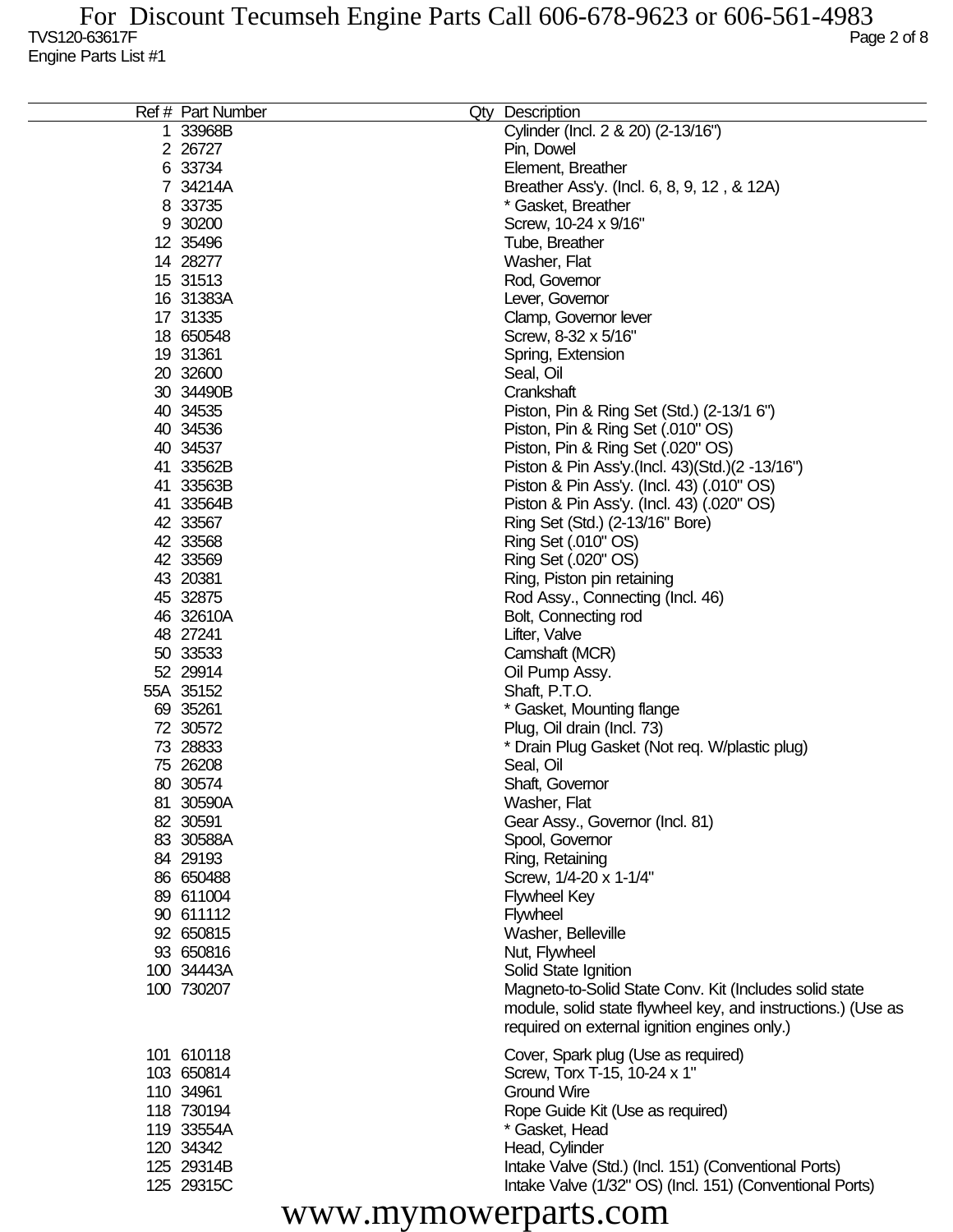| Ref # Part Number       |  | Qty Description                                             |
|-------------------------|--|-------------------------------------------------------------|
| 125 29313C              |  | Exhaust Valve (Std.) (Incl. 151) (Inverted Ports)           |
| 126 29313C              |  | Exhaust Valve (Std.) (Incl. 151) (Conventional Ports)       |
| 126 29315C              |  | Exhaust Valve (1/32" OS) (Incl. 151) (Conventional Ports)   |
| 126 34776               |  | Exhaust Valve (Std.) (Incl. 151) (Conventional Ports)       |
| 126 32644A              |  | Intake Valve (Incl. 151) (Inverted Po rts)                  |
| 130 6021A               |  | Screw, 5/16-18 x 1-1/2" (Use as requi red)                  |
| 130 650697A             |  | Screw, 5/16-18 x 2-1/2" (Use as requi red)                  |
| 135 33636               |  | <b>Resistor Spark Plug</b>                                  |
| 150 31672               |  | Spring, Valve                                               |
| 151 31673               |  | Cap, Lower valve spring                                     |
| 169 27234A              |  | Gasket, Valve spring box cover                              |
| 172 32755               |  | Cover, Valve spring box                                     |
| 174 650128              |  | Screw, 10-24 x 1/2"                                         |
| 178 29752               |  | Nut & Lockwasher, 1/4-28                                    |
| 182 6201                |  | Screw, 1/4-28 x 7/8"                                        |
| 184 26756               |  | * Gasket, Carburetor                                        |
| 186 34337               |  | Link, Governor spring                                       |
| 189 650839              |  | Screw, 1/4-20 x 3/8"                                        |
| 190 35831               |  | Lever, Brake                                                |
| 191 35041A              |  | Bracket Assy., S.E. Brake (Incl. 195)                       |
| 192 34966               |  | Link, Control                                               |
| 193 34965               |  | Spring, Extension                                           |
| 194 32309<br>195 610973 |  | Ring, Retaining                                             |
| 200 33131A              |  | Terminal Assy.                                              |
| 202 33802               |  | Control Bracket (Incl. 202 thru 206)<br>Spring, Compression |
| 203 31342               |  | Spring, Compression                                         |
| 204 650549              |  | Screw, 5-40 x 7/16"                                         |
| 205 650777              |  | Screw, 6-32 x 21/32"                                        |
| 206 610973              |  | Terminal (Use as required)                                  |
| 207 34336               |  | Link, Throttle                                              |
| 209 30200               |  | Screw, 10-24 x 9/16"                                        |
| 210 27793               |  | Clip, Conduit                                               |
| 211 28942               |  | Screw, 10-32 x 3/8"                                         |
| 223 650451              |  | Screw, 1/4-20 x 1"                                          |
| 224 34690A              |  | * Gasket, Intake pipe                                       |
| 238 650709              |  | Screw, 10-32 x 7/16"                                        |
| 239A 35815              |  | Gasket, Air cleaner                                         |
| 245F 35500              |  | Filter, Air cleaner                                         |
| 246E 35435              |  | Filter, Pre-air (Use as required)                           |
| 247C 35505              |  | Clamp, Air cleaner tube                                     |
| 250E 35503              |  | Cover, Air cleaner                                          |
| 260B 35497              |  | Housing, Blower                                             |
| 261 30200               |  | Screw, 10-24 x 9/16"                                        |
| 262 650831              |  | Screw, 1/4-20 x 15/32"                                      |
| 277 650795              |  | Screw, 1/4-20 x 2-1/4" (Use as requir ed)                   |
| 277 650774              |  | Screw, 1/4-20 x 2-3/8" (Use as requir ed)                   |
| 277 792005              |  | Screw, 1/4-20 x 2-1/2" (Use as requir ed)                   |
| 285 35000               |  | Hub, Starter                                                |
| 287B 650884             |  | Screw, 8-32 x 1/2"                                          |
| 290 34357               |  | Fuel Line (Epichlorohydrin 6-3/4")(17 cm)                   |
| 290 29774               |  | Fuel Line(Braided 8-1/4")(21 cm)(Use as req.)               |
| 290 30705               |  | Fuel Line (Braided 16")(40 cm)(Use as req.)                 |
| 290 30962               |  | Fuel Line (Braided 32")(81 cm)(Use as req.)                 |
| 292 26460               |  | Clamp, Fuel line                                            |
| 300C 35501A             |  | Shroud & Tank Ass'y. (Incl. 299 & 301 A)                    |
| 301 33032<br>305 35498  |  | Fuel Cap (Use as required)<br>Tube, Oil fill                |
|                         |  |                                                             |
| www.mymowerparts.com    |  |                                                             |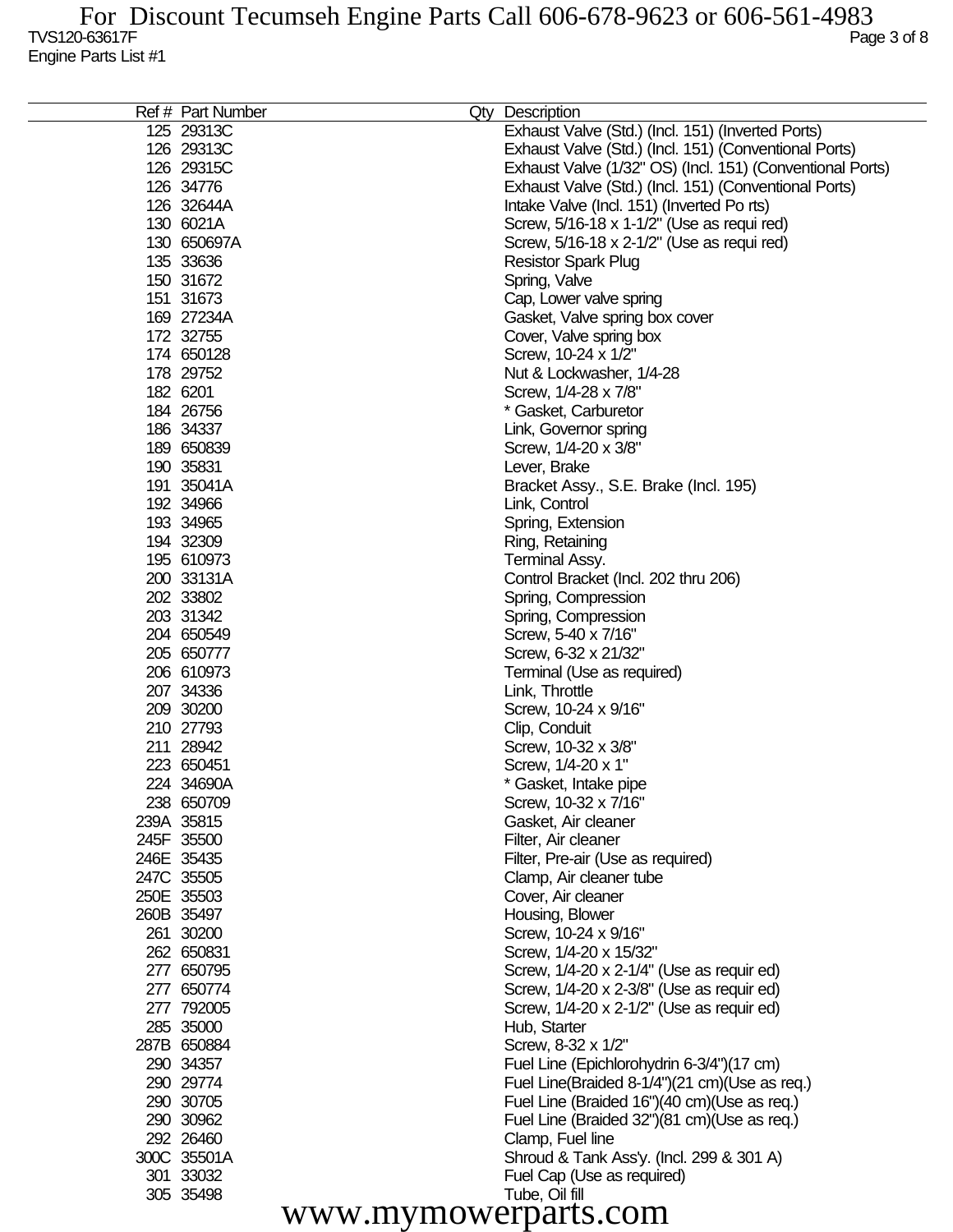| Ref # Part Number                                                                                                                                                                                        | Qty Description                                                                                                                                                                                                                                                                                                                                                                                                                                              |
|----------------------------------------------------------------------------------------------------------------------------------------------------------------------------------------------------------|--------------------------------------------------------------------------------------------------------------------------------------------------------------------------------------------------------------------------------------------------------------------------------------------------------------------------------------------------------------------------------------------------------------------------------------------------------------|
| 306 34265<br>306 34282                                                                                                                                                                                   | Gasket, Oil fill tube<br>"O" Ring (This "O" ring is required with metal fill tube only<br>when replacement mounting flange with .777 dia. oil fill hole<br>has been used.)                                                                                                                                                                                                                                                                                   |
| 307 35499<br>309 650562<br>310 35507<br>313 34080<br>327 35392<br>370J 34870<br>370H 34387<br>379 631021<br>380 632466                                                                                   | "O" Ring<br>Screw, 10-32 x 1/2"<br><b>Dipstick</b><br>Spacer, Flywheel key<br>Plug, Starter<br>Decal, Instruction (Optional)<br>Decal, Instruction (Optional)<br>Inlet Needle, Seat & Clip Assy.<br>Carburetor (Incl. 184) (Refer to Division 5, Section A, page<br>A2-6 or Fiche 8A, Grid E-9for breakdown)                                                                                                                                                 |
| 390B 590621                                                                                                                                                                                              | Rewind Starter (Refer to Division 5, Section C, page 34 or<br>Fiche 8A, Grid G-5 for breakdown)                                                                                                                                                                                                                                                                                                                                                              |
| 400 33740D<br>420 730225<br>425 730571<br>426 32203<br>427 32204<br>436 611006<br>437 30551<br>438 610947<br>439 610955<br>440 30992<br>442 610385<br>443 610408<br>444 29181<br>445 610593<br>446 33356 | * Gasket Set (Incl. items marked *)<br>SAE 30, 4-Cycle Engine Oil (Quart)<br>Starter Muff Kit (Incl.370J,426,427)(Opt.)<br>Starter Air Cleaner (Optional)<br>Starter Air Cleaner Bracket (Optional)<br>Stator Plate Ass'y.(Incl.377,378,437, 442-448)<br>Spring, Breaker box cover<br>Cover, Dust<br>Gasket, Stator cover<br>Cam, Breaker<br>Washer<br>Nut, 8-32<br>Breaker Fastening Screw & Washer<br><b>Condenser Fastening Screw</b><br>Terminal, Ground |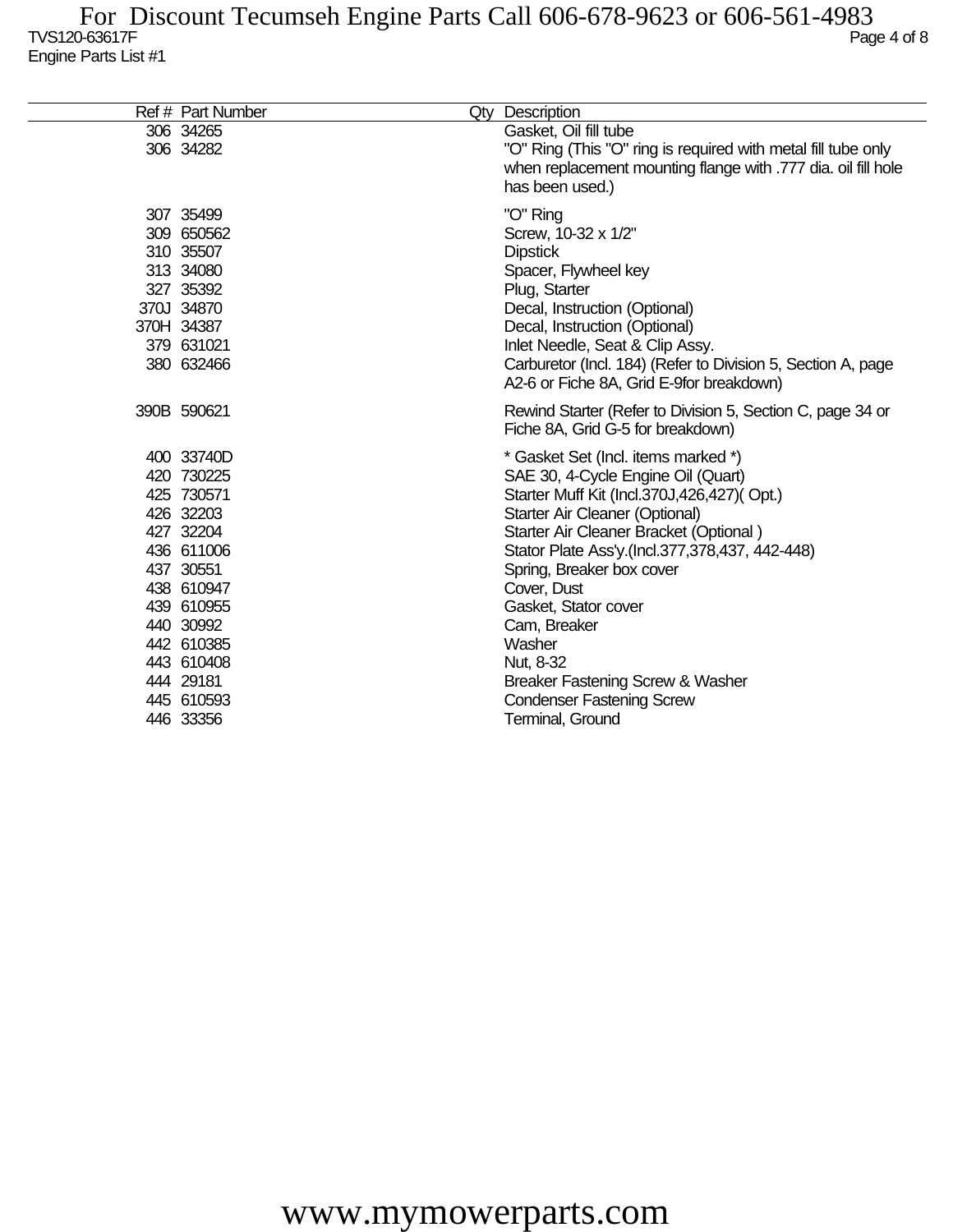$T$ VS120-63617F  $P$ age 5 of 8 Engine Parts List #2 For Discount Tecumseh Engine Parts Call 606-678-9623 or 606-561-4983

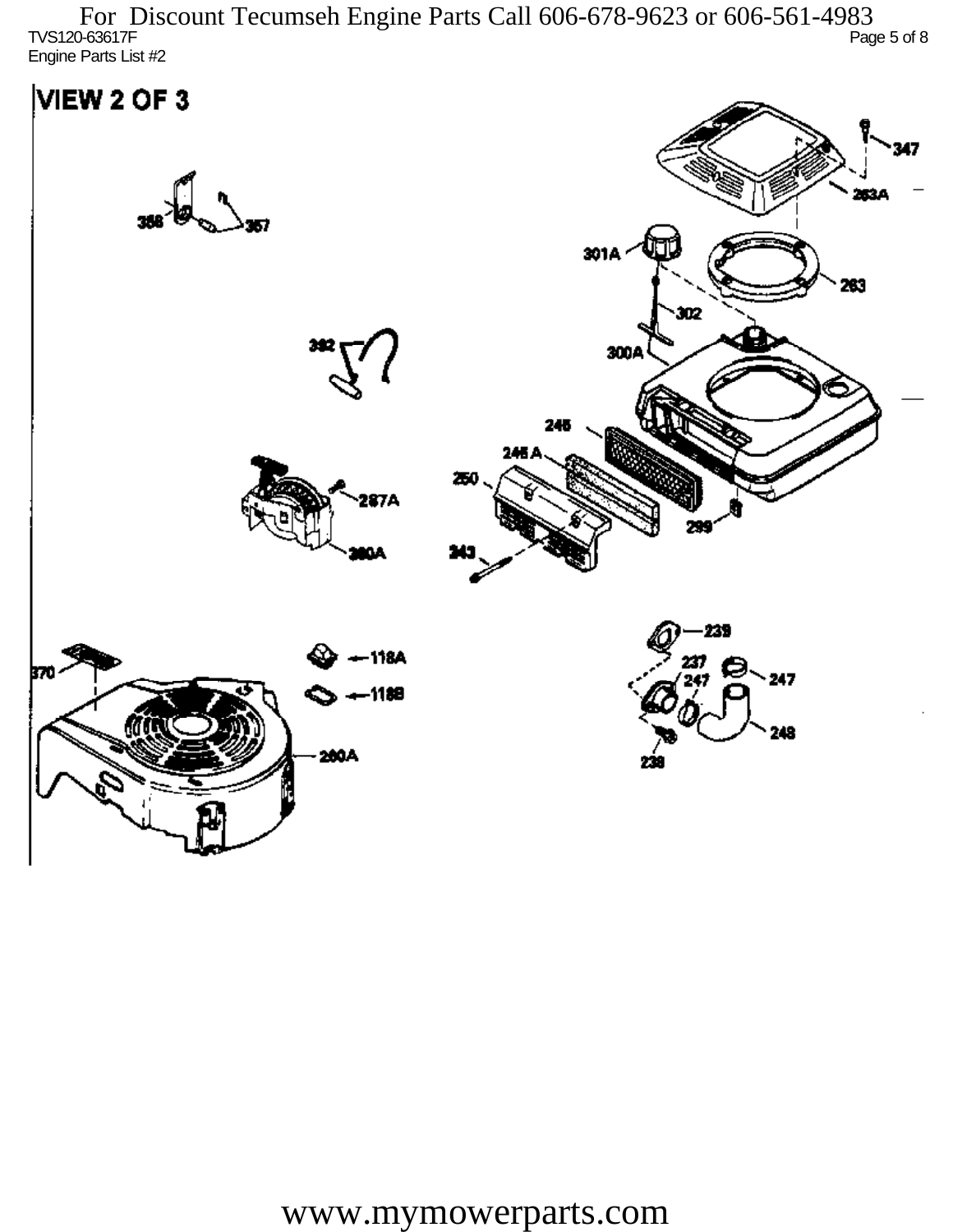|      | Ref # Part Number | Qty Description                                            |
|------|-------------------|------------------------------------------------------------|
|      | 55A 35152         | Shaft, P.T.O.                                              |
|      | 118 730194        | Rope Guide Kit (Use as required)                           |
|      | 237 32971         | Adapter, Air cleaner                                       |
|      | 238 650709        | Screw, 10-32 x 7/16"                                       |
|      | 239A 35815        | Gasket, Air cleaner                                        |
|      | 245F 35500        | Filter, Air cleaner                                        |
|      | 246E 35435        | Filter, Pre-air (Use as required)                          |
|      | 247C 35505        | Clamp, Air cleaner tube                                    |
|      | 248 35504         | Tube, Air cleaner                                          |
|      | 250E 35503        | Cover, Air cleaner                                         |
|      | 260B 35497        | Housing, Blower                                            |
|      | 263 35502         | Ring, Shroud                                               |
|      | 287B 650884       | Screw, 8-32 x 1/2"                                         |
|      | 287A 650735       | Screw, 10-24 x 3/8" (Use as required)                      |
| 287A |                   | Pop Rivet (3/16" Dia.) (Purchase loca lly)                 |
|      | 299 650900        | Clip, "U" type nut, 10-32                                  |
|      | 300C 35501A       | Shroud & Tank Ass'y. (Incl. 299 & 301 A)                   |
|      | 301A 35355        | Fuel Cap (Use as required)                                 |
|      | 347 650898        | Screw, 10-32 x 27/32"                                      |
|      | 370H 34387        | Decal, Instruction (Optional)                              |
|      | 370J 34870        | Decal, Instruction (Optional)                              |
|      | 390B 590621       | Rewind Starter (Refer to Division 5, Section C, page 34 or |
|      |                   | Fiche 8A, Grid G-5 for breakdown)                          |
|      | 425 730571        | Starter Muff Kit (Incl.370J,426,427)(Opt.)                 |
|      | 426 32203         | Starter Air Cleaner (Optional)                             |
|      | 427 32204         | Starter Air Cleaner Bracket (Optional)                     |
|      | 436 611006        | Stator Plate Ass'y.(Incl.377,378,437, 442-448)             |
|      | 437 30551         | Spring, Breaker box cover                                  |
|      | 438 610947        | Cover, Dust                                                |
|      | 439 610955        | Gasket, Stator cover                                       |
|      | 440 30992         | Cam, Breaker                                               |
|      | 442 610385        | Washer                                                     |
|      | 443 610408        | Nut, 8-32                                                  |
|      | 444 29181         | Breaker Fastening Screw & Washer                           |
|      | 445 610593        | <b>Condenser Fastening Screw</b>                           |
|      | 446 33356         | Terminal, Ground                                           |
|      |                   |                                                            |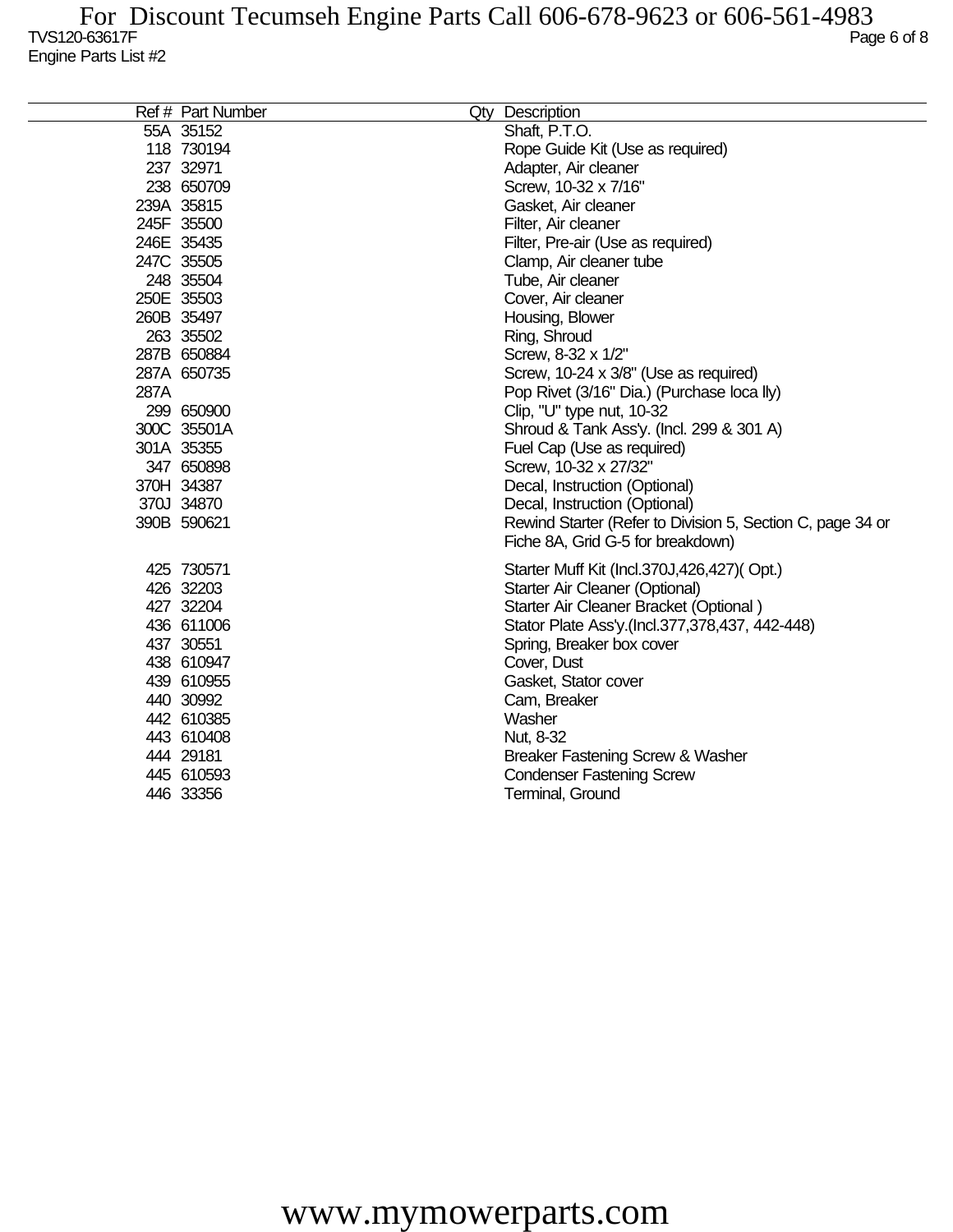TVS120-63617F Page 7 of 8 Engine Parts List #3 For Discount Tecumseh Engine Parts Call 606-678-9623 or 606-561-4983